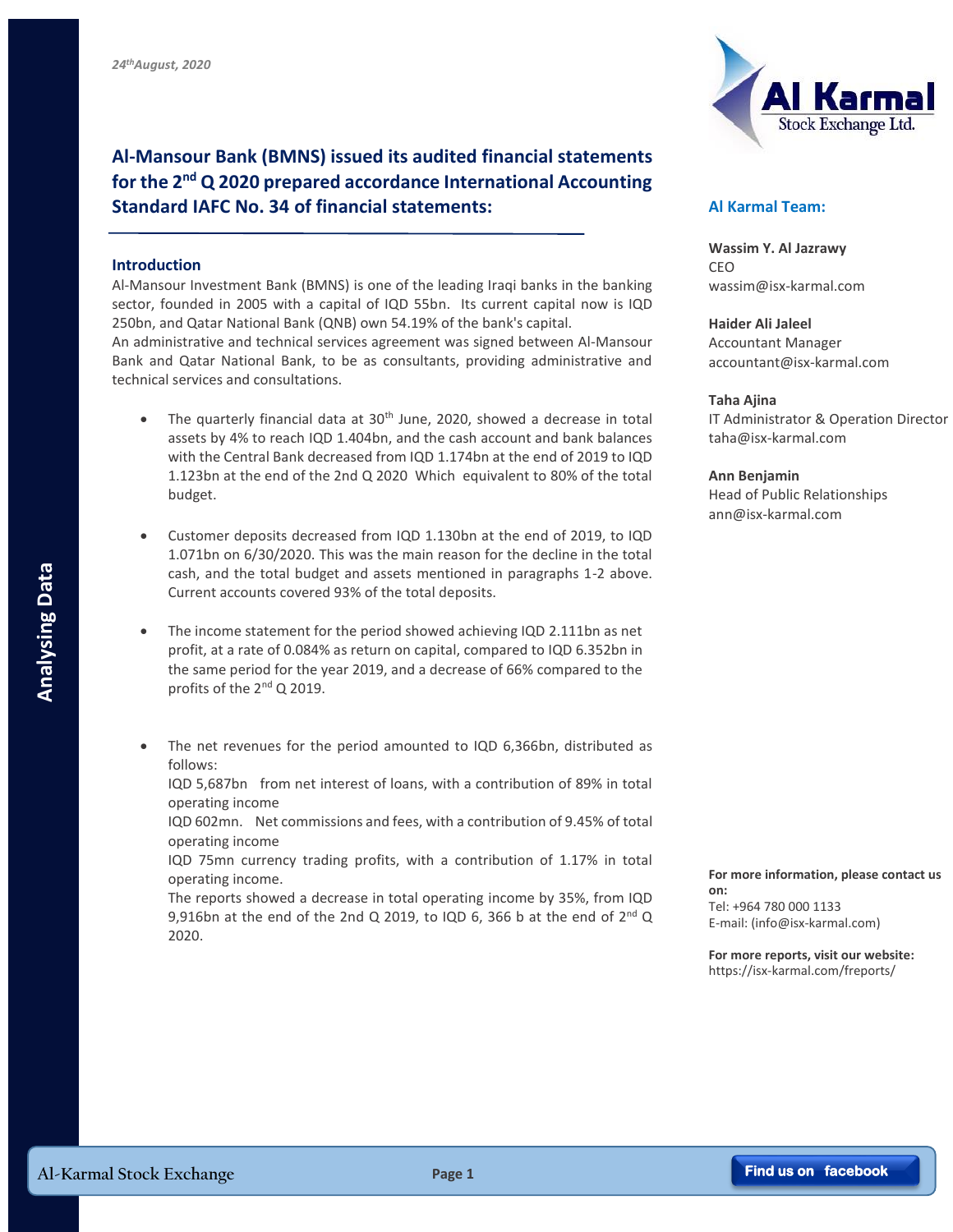

 Details of cash and balances with the Central Bank of Iraq on June 30, 2020

Cash and balances with the Central Bank of Iraq June 30, 2020:

Cash in the treasury IQD 13bn Current accounts with the Central Bank of Iraq. IQD 1.024bn Legal reserve with CBI IQD 86bn

- The total credit facilities and loans amounted to IQD 147bn, which is equivalent to 13.7% of the total deposits ( the maximum legal percentage acceptable is 70% by CBI law) and details of direct credit facilities up to June 30, 2020 were as follows: Current accounts receivable of IQD 38.5bn. Loans and advances IQD 107.9bn. Discounted bonds IQD 0.975bn.
- The total financial assets at amortized cost reached IQD 92bn, which were divided into IQD 15bn national bonds and IQD 77bn treasury bonds issued by the Central Bank of Iraq.